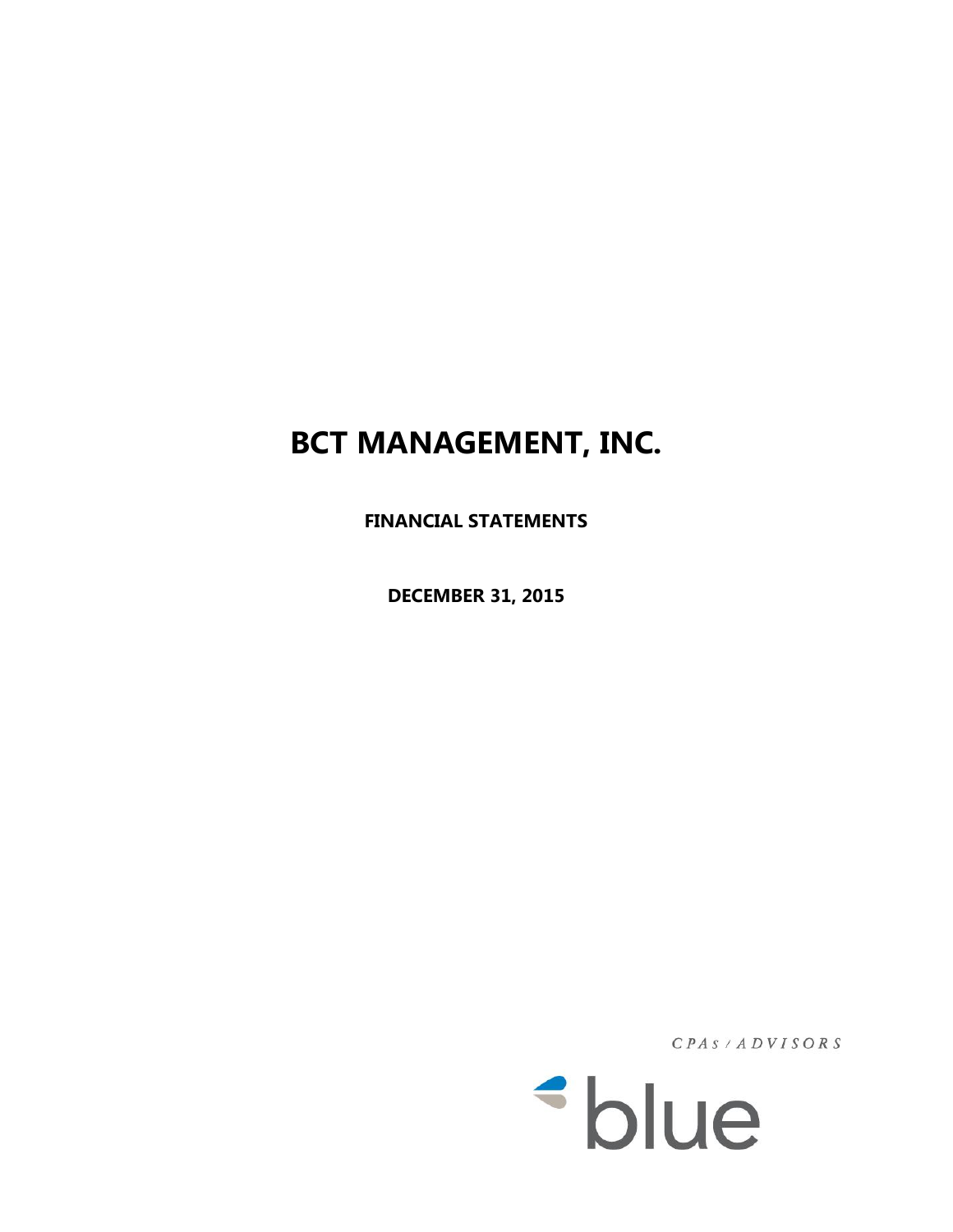# TABLE OF CONTENTS DECEMBER 31, 2015

|                             | Page |
|-----------------------------|------|
|                             |      |
| <b>Financial Statements</b> |      |
|                             |      |
|                             |      |
|                             |      |
|                             |      |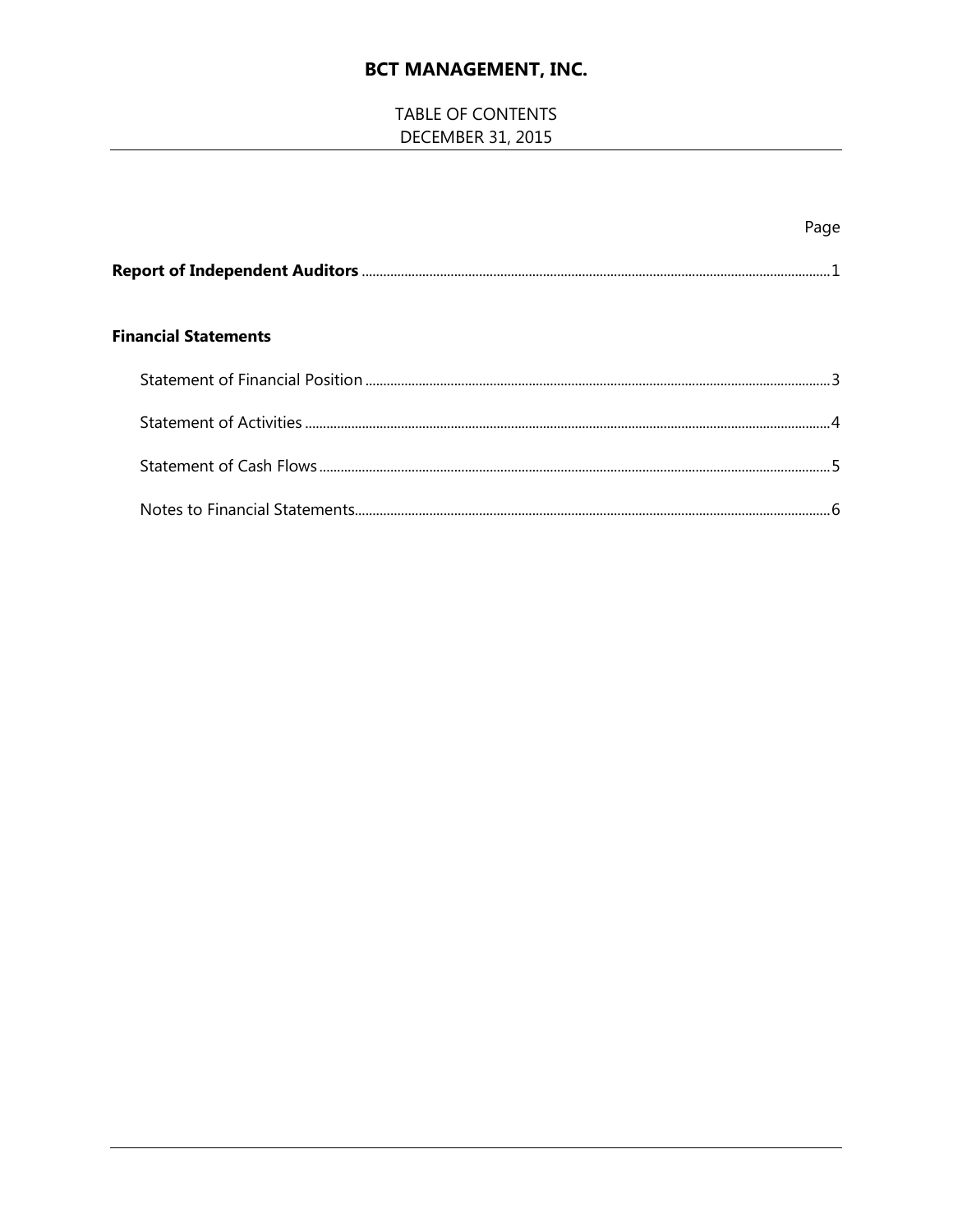

Blue & Co., LLC / 106 Community Drive / Seymour, IN 47274 *main* 812.522.8416 *fax* 812.523.8615 *email* blue@blueandco.com

*blueandco.com*

# REPORT OF INDEPENDENT AUDITORS

Board of Directors BCT Management, Inc. Bloomington, IN

#### Report on the Financial Statements

We have audited the accompanying financial statements of BCT Management, Inc. (the "Organization") which comprise the statement of financial position as of December 31, 2015 and the related statements of activities and cash flows for the two-years then ended, and the related notes to the financial statements.

#### Management's Responsibility for the Financial Statements

Management is responsible for the preparation and fair presentation of these financial statements in accordance with accounting principles generally accepted in the United States of America; this includes the design, implementation, and maintenance of internal control relevant to the preparation and fair presentation of financial statements that are free from material misstatement, whether due to fraud or error.

#### Auditor's Responsibility

Our responsibility is to express an opinion on these financial statements based on our audit. We conducted our audit in accordance with auditing standards generally accepted in the United States of America. Those standards require that we plan and perform the audit to obtain reasonable assurance about whether the financial statements are free from material misstatement.

An audit involves performing procedures to obtain audit evidence about the amounts and disclosures in the financial statements. The procedures selected depend on the auditor's judgment, including the assessment of the risks of material misstatement of the financial statements, whether due to fraud or error. In making those risk assessments, the auditor considers internal control relevant to the entity's preparation and fair presentation of the financial statements in order to design audit procedures that are appropriate in the circumstances, but not for the purpose of expressing an opinion on the effectiveness of the entity's internal control. Accordingly, we express no such opinion. An audit also includes evaluating the appropriateness of accounting policies used and the reasonableness of significant accounting estimates made by management, as well as evaluating the overall presentation of the financial statements.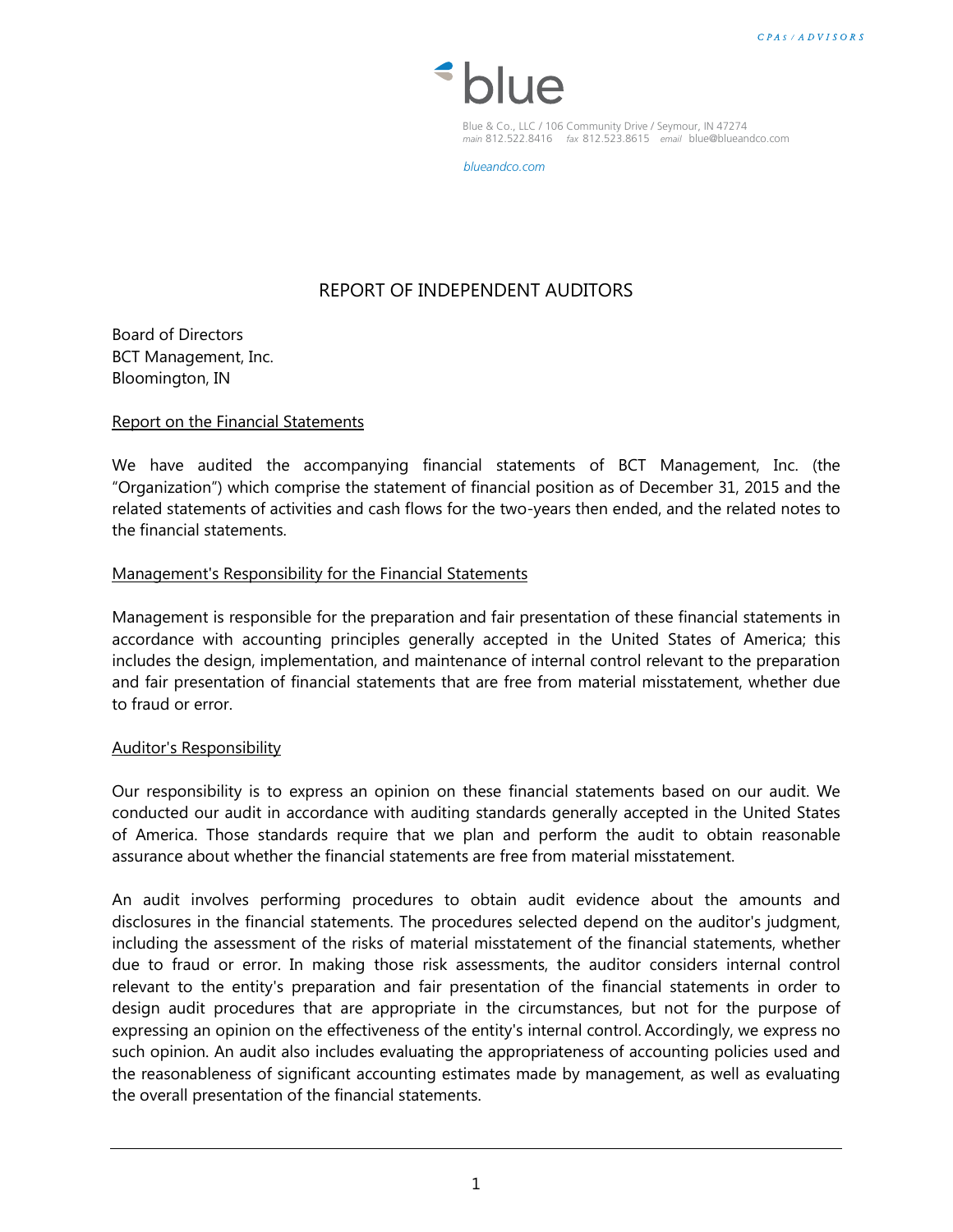We believe that the audit evidence we have obtained is sufficient and appropriate to provide a basis for our audit opinion.

## Opinion

In our opinion, the financial statements referred to above present fairly, in all material respects, the financial position of the Organization as of December 31, 2015, and the changes in its net assets and its cash flows for the two-years then ended in accordance with accounting principles generally accepted in the United States of America.

## Correction of Error

As part of our audit of the 2015 financial statements, we also audited adjustments as described in Note 2 that were applied to restate unrestricted net assets as of January 1, 2014 to remove property and equipment not owned by the Organization. In our opinion, such adjustment is appropriate and has been properly applied. We were not engaged to audit, review, or apply any procedures to the 2013 financial statements of the Organization other than with respect to this adjustment and, accordingly, we do not express an opinion or any other form of assurance on the 2013 financial statements as a whole. Our opinion on the 2015 financial statements is not modified with respect to these matters.

Blue & Co., LLC

Seymour, Indiana

March 28, 2016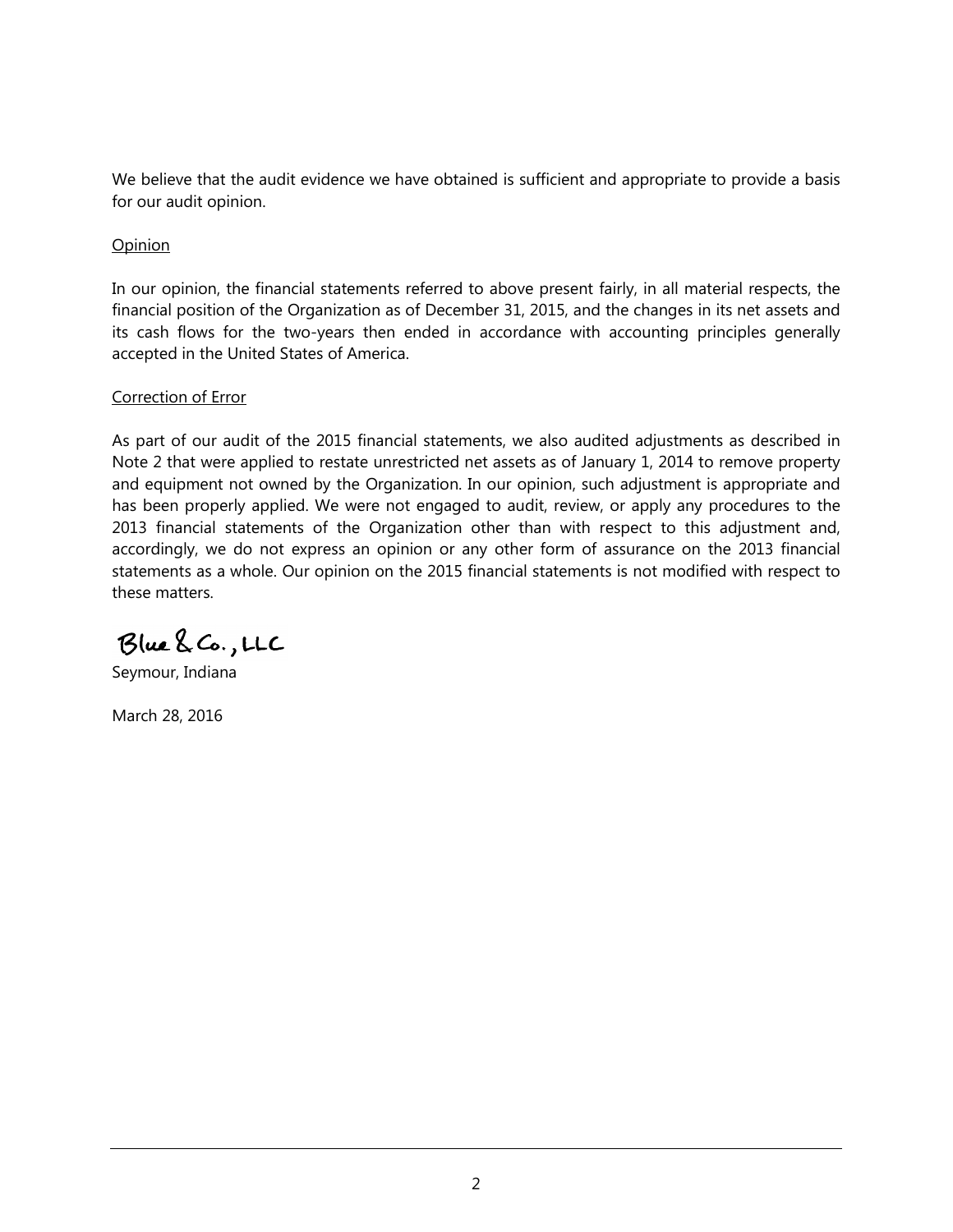# STATEMENT OF FINANCIAL POSITION DECEMBER 31, 2015

## **ASSETS**

| Cash                | S  | 180,388 |
|---------------------|----|---------|
| Accounts receivable |    | 31,016  |
| Prepaid expenses    |    | 2,913   |
| Equipment, net      |    | 117     |
|                     | -S | 214,434 |

## **LIABILITIES AND NET ASSETS**

| Accounts payable                         | \$<br>9,267   |
|------------------------------------------|---------------|
| Payroll withholding and accrued expenses | 7,439         |
| Deferred revenue and customer deposits   | 24,514        |
| <b>Total liabilities</b>                 | 41,220        |
| Net assets                               |               |
| Unrestricted                             | 169,414       |
| Temporarily restricted                   | 3,800         |
| Total net assets                         | 173,214       |
|                                          | \$<br>214,434 |

# *See accompanying notes to financial statements.*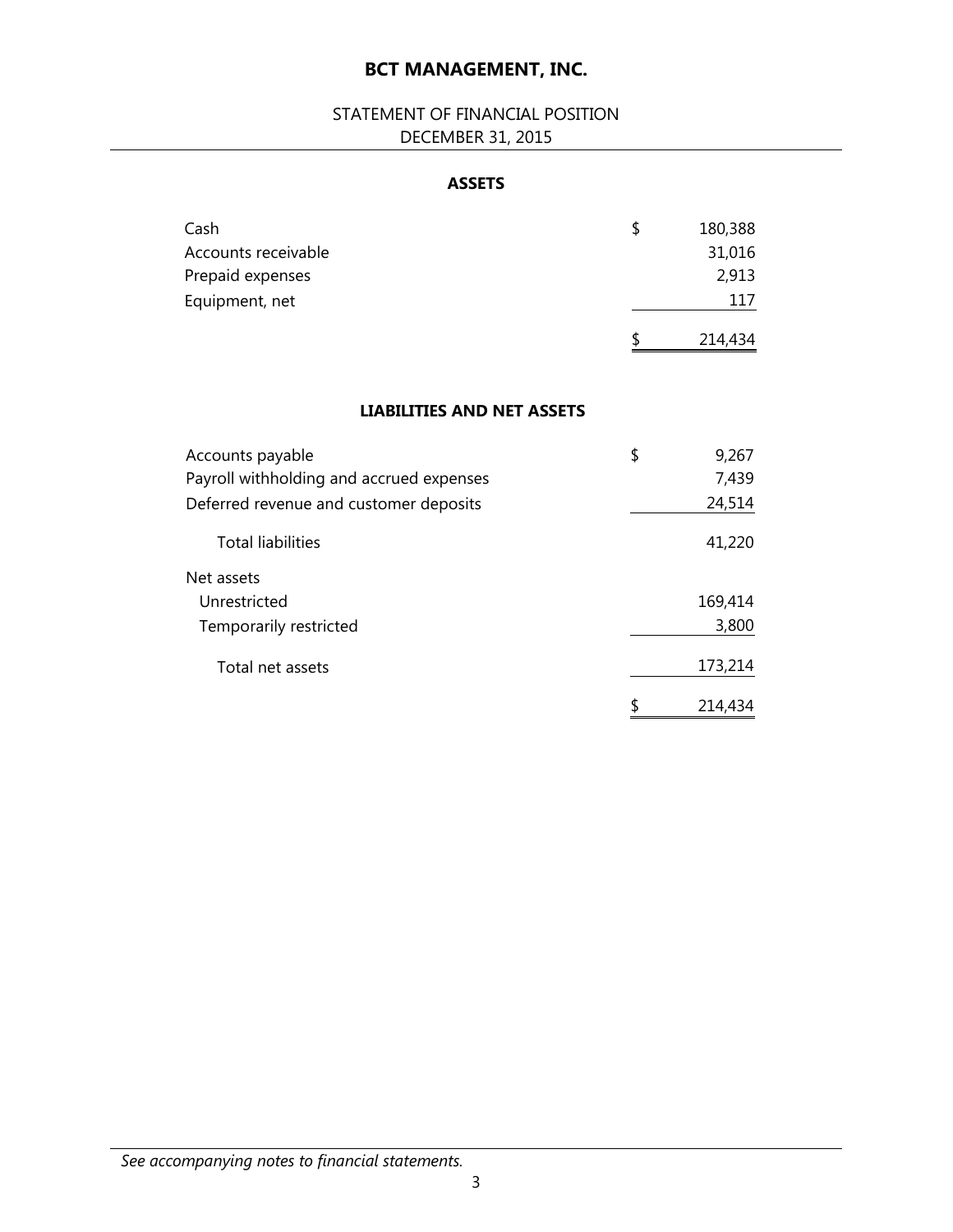# STATEMENT OF ACTIVITIES TWO-YEARS ENDED DECEMBER 31, 2015

|                                    | Unrestricted  | Temporarily<br>Restricted | Total         |
|------------------------------------|---------------|---------------------------|---------------|
| <b>Revenues and support</b>        |               |                           |               |
| Performance revenue                | \$<br>295,538 | \$<br>$-0-$               | \$<br>295,538 |
| Rental income                      | 369,192       | $-0-$                     | 369,192       |
| Other customer charges             | 254,744       | $-0-$                     | 254,744       |
| Contributions and grants           | 203,614       | 3,800                     | 207,414       |
| Support from City of Bloomington   | 50,000        | $-0-$                     | 50,000        |
| Concession revenue                 | 168,821       | $-0-$                     | 168,821       |
| In-kind contributions              | 188,846       | -0-                       | 188,846       |
| Other revenue                      | 30,094        | $-0-$                     | 30,094        |
| Interest income                    | 202           | $-0-$                     | 202           |
| Total revenues and support         | 1,561,051     | 3,800                     | 1,564,851     |
| <b>Expenses</b>                    |               |                           |               |
| Payroll and employee benefits      | 705,005       | -0-                       | 705,005       |
| Payroll taxes                      | 55,627        | $-0-$                     | 55,627        |
| Program costs                      | 352,656       | $-0-$                     | 352,656       |
| <b>Utilities</b>                   | 80,616        | $-0-$                     | 80,616        |
| Concession expense                 | 61,286        | $-0-$                     | 61,286        |
| Repairs and maintenance            | 58,704        | $-0-$                     | 58,704        |
| Office expenses                    | 27,017        | $-0-$                     | 27,017        |
| Public relations                   | 12,126        | -0-                       | 12,126        |
| Insurance                          | 33,268        | -0-                       | 33,268        |
| Depreciation                       | 882           | $-0-$                     | 882           |
| Professional fees                  | 15,382        | -0-                       | 15,382        |
| Bank charges and credit card fees  | 45,453        | -0-                       | 45,453        |
| Other administrative costs         | 16,491        | $-0-$                     | 16,491        |
| Total expenses                     | 1,464,513     | $-0-$                     | 1,464,513     |
| Change in net assets               | \$<br>96,538  | 3,800                     | 100,338       |
| Net assets, beginning of period    |               |                           |               |
| As previously reported             | \$<br>184,050 | \$<br>$-0-$               | \$<br>184,050 |
| Prior period adjustment related to |               |                           |               |
| property and equipment             | (111, 174)    | -0-                       | (111, 174)    |
| As restated                        | 72,876        | $-0-$                     | 72,876        |
| Change in net assets               | 96,538        | 3,800                     | 100,338       |
| Net assets, end of period          | \$<br>169,414 | \$<br>3,800               | \$<br>173,214 |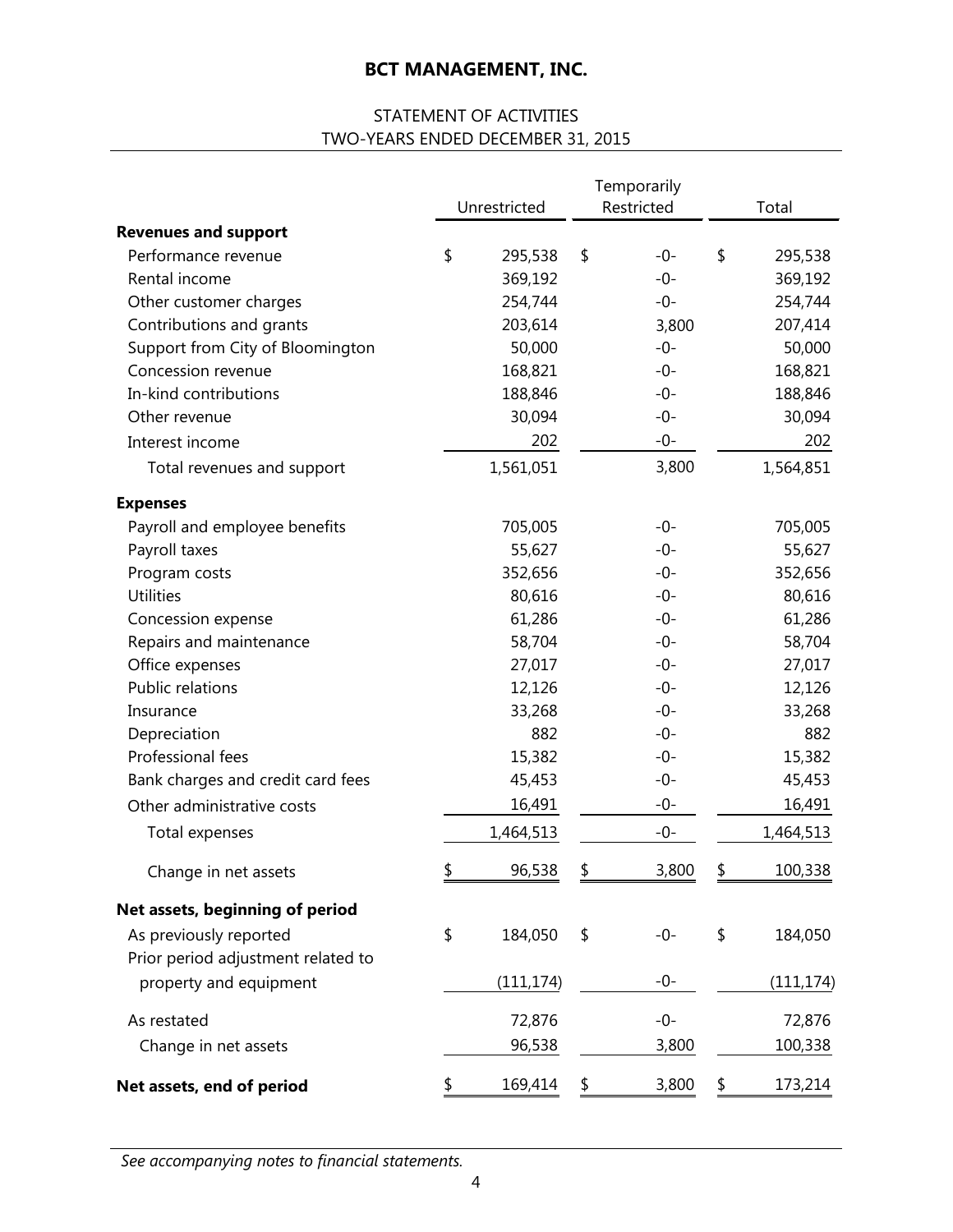# STATEMENT OF CASH FLOWS TWO-YEARS ENDED DECEMBER 31, 2015

| <b>Operating activities</b>                          |               |
|------------------------------------------------------|---------------|
| Change in net assets                                 | \$<br>100,338 |
| Adjustments to reconcile change in net assets:       |               |
| Depreciation                                         | 882           |
| Change in assets and liabilities:                    |               |
| Accounts receivable                                  | (12,001)      |
| Pledge receivable                                    | 9,500         |
| Prepaid and deferred expenses                        | 578           |
| Accounts payable                                     | (3,279)       |
| Payroll withholding and accrued expenses             | 717           |
| Deferred revenue and customer deposits               | (32,154)      |
| Net cash flows from operating activities             | 64,581        |
| Net change in cash                                   | 64,581        |
| Cash, beginning of period                            | 115,807       |
| Cash, end of period                                  | \$<br>180,388 |
| Supplemental disclosure of non-cash flow information |               |
| Cash paid for interest                               | \$<br>298     |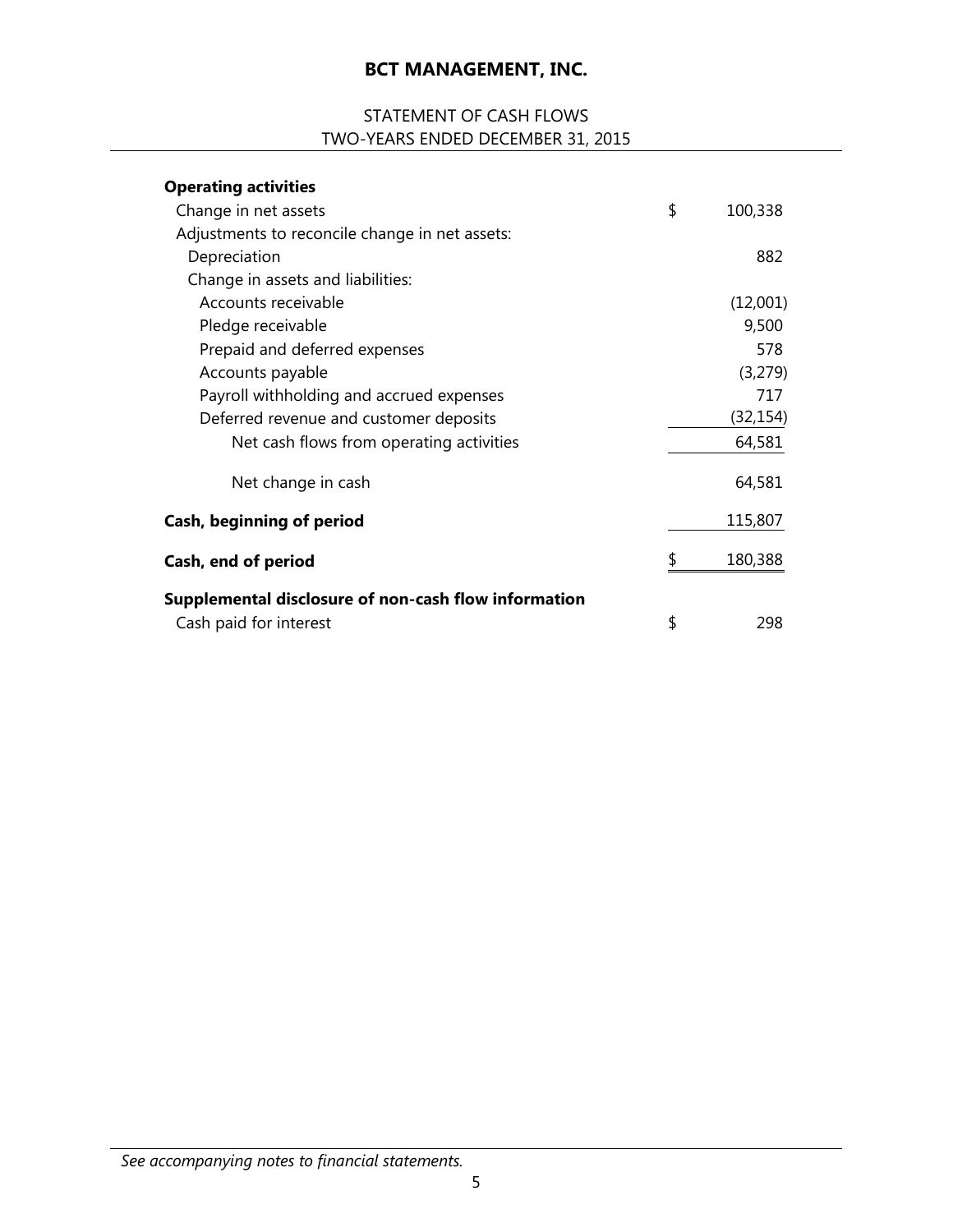## NOTES TO FINANCIAL STATEMENTS DECEMBER 31, 2015

## **1. NATURE OF OPERATIONS AND SIGNIFICANT ACCOUNTING POLICIES**

#### Nature of Operations

BCT Management, Inc. (the "Organization") is a not-for-profit entity which began operations in 2001. The Organization's purpose is to develop, manage, and promote the Buskirk-Chumley Theatre (the theater) in Bloomington, Indiana. This includes managing the theater in accordance with a contract with the City of Bloomington.

#### Management's Estimates

Management uses estimates and assumptions in preparing financial statements in accordance with accounting principles generally accepted in the United States of America. Those estimates and assumptions affect the reported amounts of assets and liabilities and the reported revenues, support and expenses. Actual results could vary from the estimates that were used.

#### Basis of Presentation

Net assets, revenues, support, gains and losses are classified based on the existence or absence of donor-imposed restrictions. Accordingly, the net assets of the Organization are classified and reported as follows:

Unrestricted net assets – Net assets that are not subject to donor-imposed restrictions.

Temporarily restricted net assets – Net assets subject to donor-imposed restrictions relating to a stipulated purpose or a specified time. When a donor restriction expires, that is, when a stipulated time restriction ends or purpose restriction is accomplished, temporarily restricted net assets are reclassified to unrestricted net assets and reported in the Statement of Activities as net assets released from restrictions.

#### Accounts Receivable

Accounts receivable primarily arise from customer rentals. Accounts receivable are stated at the amount billed or net invoice amounts. Delinquent receivables are written off based on specific circumstances of the customer.

Management estimates an allowance for doubtful accounts receivable based on an evaluation of historical losses, current economic conditions, and other factors unique to the Organization's customer base. There was no allowance for doubtful accounts at December 31, 2015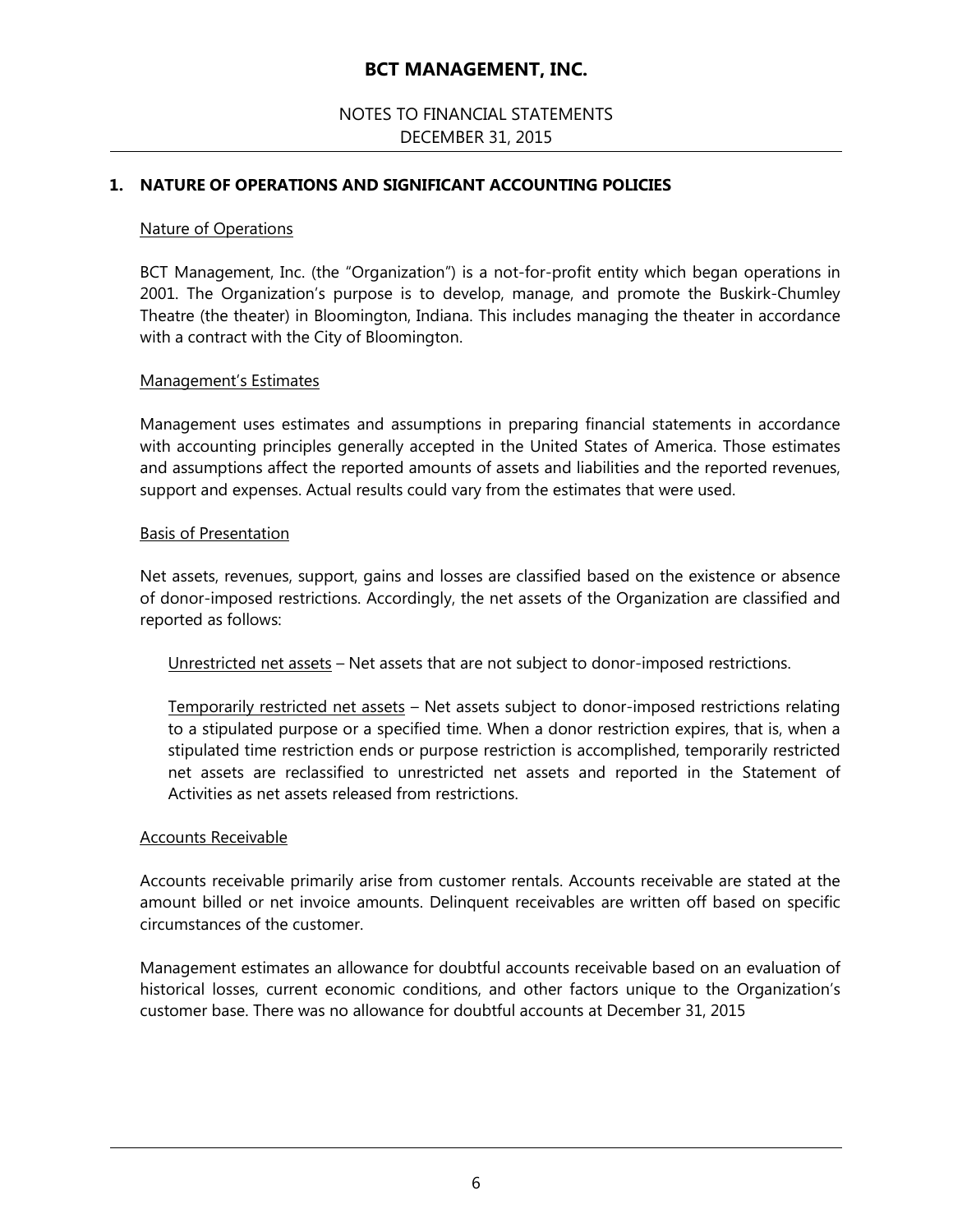## NOTES TO FINANCIAL STATEMENTS DECEMBER 31, 2015

## **Equipment**

Equipment, including expenditures that substantially increase the useful lives of existing assets, is recorded at cost except for donations, which are recorded at fair value at the date of donation. Costs of ordinary maintenance and repairs are expensed as incurred. Equipment is being depreciated over its estimated useful life of 5 years using the straight-line method.

## Deferred Revenue and Customer Deposits

Deferred revenue and customer deposits relate to performance revenue and funds held on behalf of organizations and individuals as deposits held for future events that were received during the two-years ended December 31, 2015 for events to be held subsequent to December 31, 2015.

## Revenue and Support Recognition

Contributions, which include unconditional promises to give (pledges receivable), are recognized as support in the period the contribution is received or the promise is made.

Revenue and support that is not restricted by the donor is reported as an increase in unrestricted net assets. All donor-restricted support is reported as an increase in temporarily restricted net assets depending of the nature of the restriction. If a restriction is fulfilled in the same reporting period in which the contribution is received, the contribution is reported as unrestricted. When a restriction expires, temporarily restricted net assets are reclassified to unrestricted net assets and reported in the statement of activities as net assets released from restrictions. All other revenue is recognized when earned.

#### Rental Income

Rental income is recognized as revenue once the event has occurred.

#### In-Kind Contributions

The Organization receives in-kind contributions and contributed services from various donors. It is the policy of the Organization to record the estimated fair value of certain in-kind contributions as an expense in its financial statements, and similarly increase donations by a like amount. Contributions of services are recognized as revenue at their estimated fair value only when the services received create or enhance nonfinancial assets or require specialized skills possessed by the individuals providing the service and the service would typically need to be purchased if not donated. For the two-years ended December 31, 2015, in-kind contributed services of \$115,045 consisted of trained staffing provided through a university work study program and performed by students in fields related to the functions performed. In-kind contributions also included food, beverages, supplies and promotional costs totaling \$73,801 for the two-years ended December 31, 2015.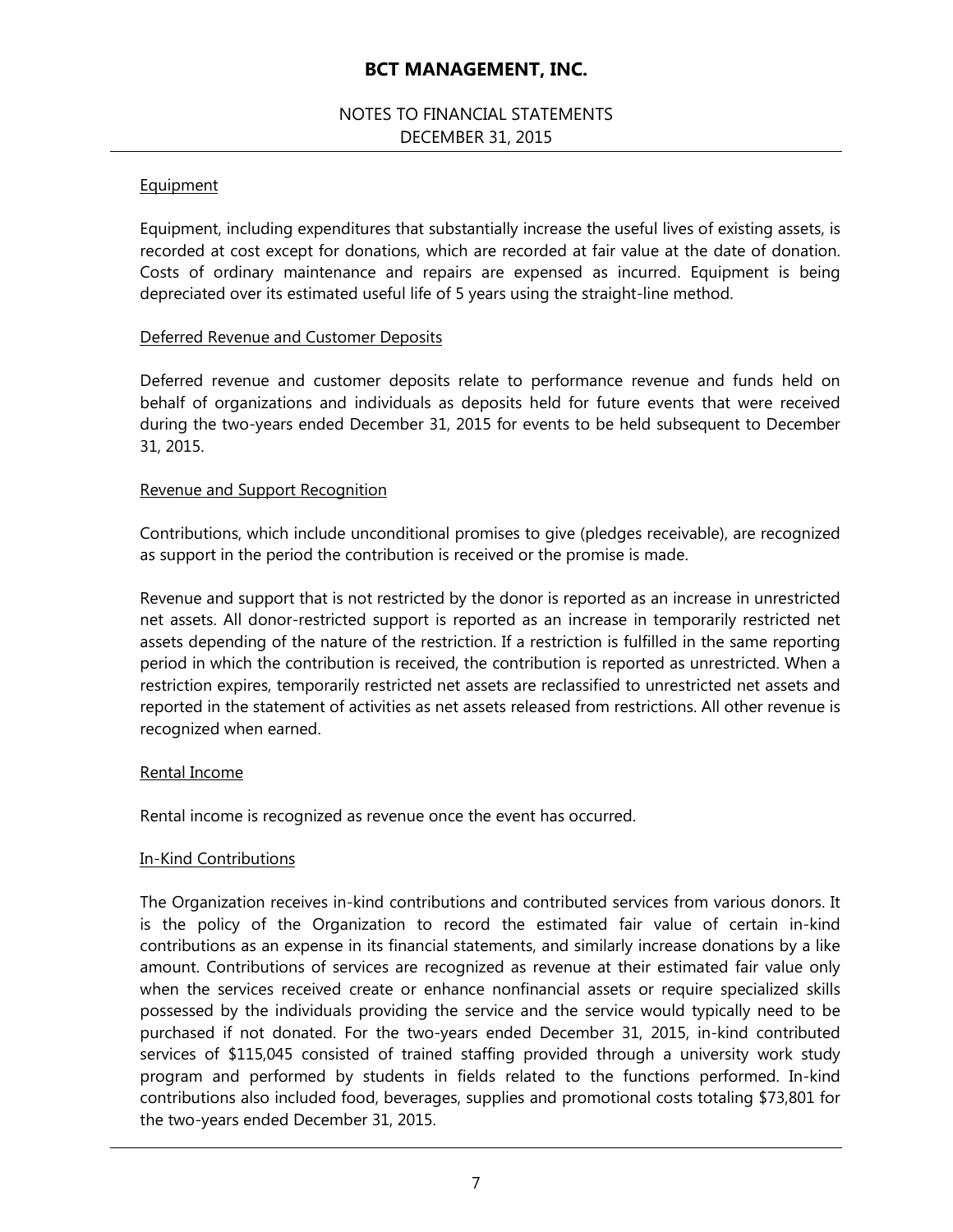## NOTES TO FINANCIAL STATEMENTS DECEMBER 31, 2015

## Functional Allocation of Expenses

The costs of providing the various programs and supporting services have been summarized on a functional basis in the notes to financial statements. Accordingly, certain costs have been allocated among the programs and supporting services benefited. While the methods of allocation are considered appropriate, other methods could produce different results.

#### Income Taxes

The Organization is a not-for-profit corporation as described in Section  $501(c)(3)$  of the United States Internal Revenue Code and is exempt from federal taxes on related income pursuant to Section 501(a) of the Code.

Accounting principles generally accepted in the United States of America require management to evaluate tax positions taken by the Organization and recognize a tax liability if the Organization has taken an uncertain position that more likely than not would not be sustained upon examination by various federal and state taxing authorities. Management has analyzed the tax positions taken by the Organization, and has concluded that as of December 31, 2015, there are no uncertain positions taken or expected to be taken that would require recognition of a liability or disclosure in the accompanying financial statements. The Organization is subject to routine audits by taxing jurisdictions; however, there are currently no audits for any tax periods in progress.

As such, the Organization is generally exempt from income taxes. However, the Organization is required to file Federal Form 990 – Return of Organization Exempt from Income Tax which is an informational return only.

#### Subsequent Events

The Organization has evaluated events or transactions occurring subsequent to the Statement of Financial Position date for recognition and disclosure in the accompanying financial statements through the date the financial statements are available to be issued, which is March 28, 2016.

## **2. RESTATEMENT**

The Organization has restated its net assets as of January 1, 2014 to remove property and equipment owned by the City of Bloomington. The adjustment to unrestricted net assets at January 1, 2014 was \$111,174.

The change in net assets for the two-years ended December 31, 2013 increased by \$3,764 as a result of this restatement.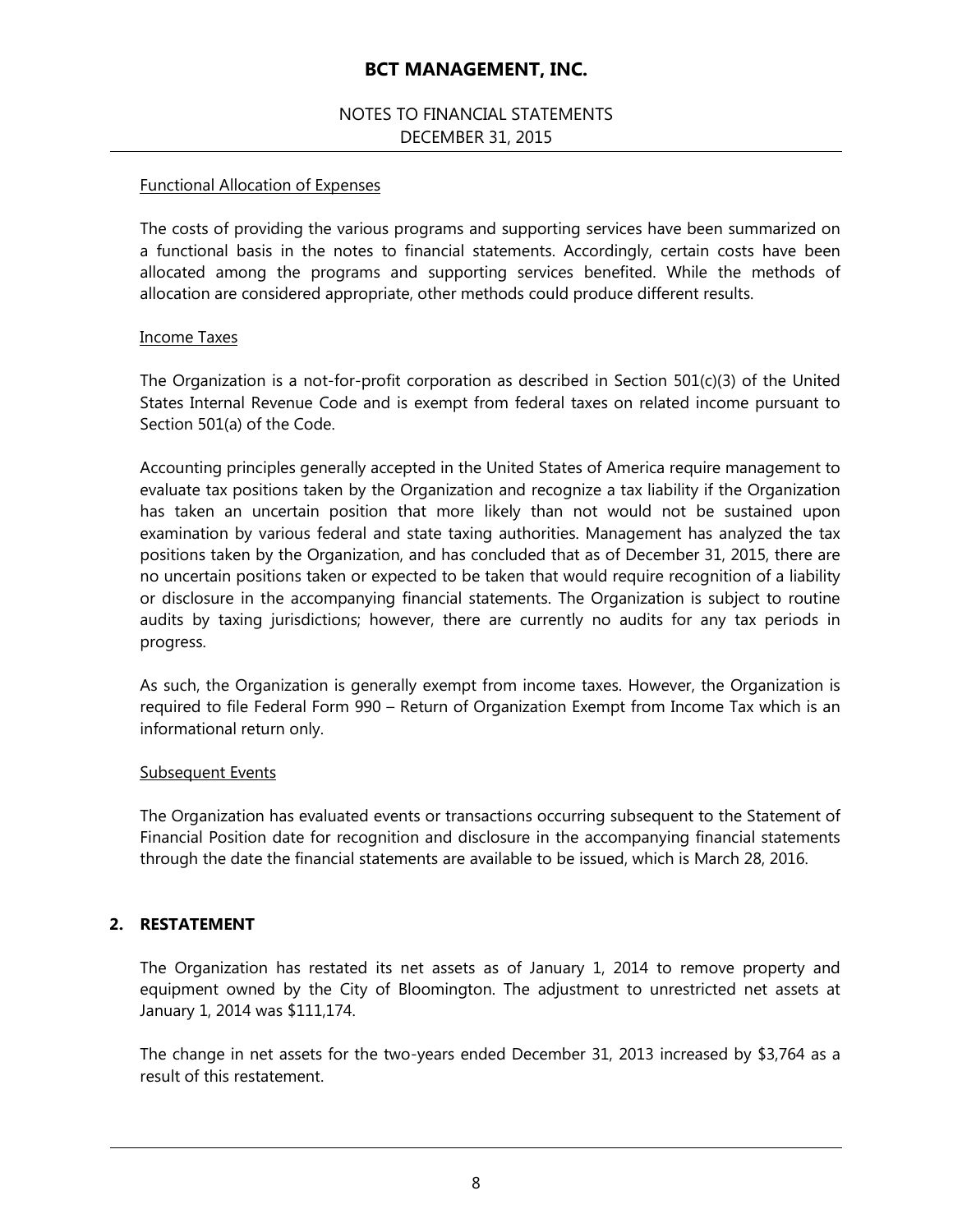## NOTES TO FINANCIAL STATEMENTS DECEMBER 31, 2015

## **3. EQUIPMENT**

Equipment consists of the following at December 31, 2015:

| Equipment                     | 10,804 |
|-------------------------------|--------|
| Less accumulated depreciation | 10,687 |
|                               |        |
|                               |        |

## **4. LINE OF CREDIT**

The Organization has a line of credit with a bank in the amount of \$50,000 which expires in June 2016. The line of credit carries a variable interest rate based on prime rate and is secured by substantially all assets. The Organization had no borrowings outstanding on the line of credit at December 31, 2015.

#### **5. TEMPORARILY RESTRICTED NET ASSETS**

Temporarily restricted net assets at December 31, 2015 are restricted for the following purposes:

| History Hall renovation | 1,800<br>2,000 |
|-------------------------|----------------|
| Future event            | 3,800          |

#### **6. MANAGEMENT CONTRACT**

The Organization manages the theater under the terms of an agreement with the City of Bloomington, which owns the theater. An agreement was executed in October 2011 which provided funding of \$50,000 for operations in the 2014 calendar year. A new contract was signed for the 2015 calendar year to provide up to \$74,000 for selected equipment replacement and unexpected and/or emergency building repairs.